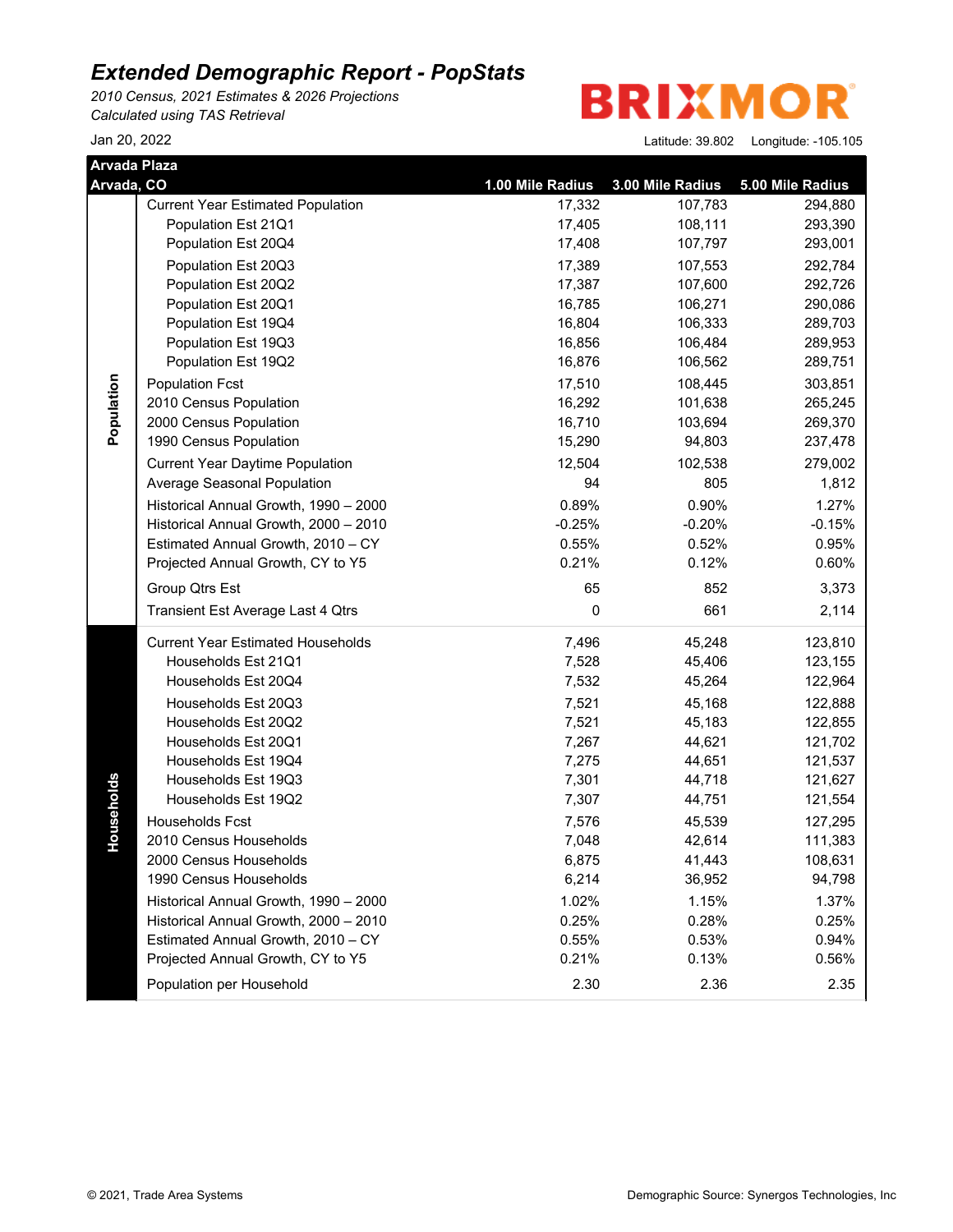*2010 Census, 2021 Estimates & 2026 Projections Calculated using TAS Retrieval*

**BRIXMO** R

| Arvada Plaza |                                               |                  |                  |                  |
|--------------|-----------------------------------------------|------------------|------------------|------------------|
| Arvada, CO   |                                               | 1.00 Mile Radius | 3.00 Mile Radius | 5.00 Mile Radius |
|              | HH Income \$500,000 or more                   | 0.8%             | 1.3%             | 1.7%             |
|              | HH Income \$250,000 to \$499,999              | 1.0%             | 1.6%             | 2.0%             |
|              | HH Income \$200,000 to \$249,999              | 2.4%             | 3.8%             | 4.8%             |
|              | HH Income \$175,000 to \$199,999              | 3.0%             | 3.5%             | 4.5%             |
|              | HH Income \$150,000 to \$174,999              | 4.9%             | 5.4%             | 6.0%             |
|              | HH Income \$100,000 to 149,999                | 19.5%            | 19.2%            | 18.4%            |
|              | HH Income \$75,000 to 99,999                  | 15.0%            | 15.0%            | 13.5%            |
|              | HH Income \$50,000 to 74,999                  | 18.6%            | 18.0%            | 17.7%            |
|              | HH Income \$35,000 to 49,999                  | 12.3%            | 12.1%            | 11.5%            |
|              | HH Income \$25,000 to 34,999                  | 9.2%             | 7.3%             | 6.7%             |
|              | HH Income \$15,000 to 24,999                  | 5.1%             | 5.8%             | 6.1%             |
|              | HH Income \$0 to 14,999                       | 8.1%             | 7.0%             | 7.0%             |
|              | Average Household Income                      | \$85,770         | \$92,955         | \$100,480        |
|              | Median Household Income                       | \$70,626         | \$74,659         | \$76,621         |
|              | Per Capita Income                             | \$37,203         | \$39,278         | \$42,511         |
|              | 2000 Average HH Income                        | \$47,406         | \$57,466         | \$57,277         |
|              | 2000 Median HH Income                         | \$40,493         | \$48,607         | \$47,311         |
|              | Disposable HH Income \$500,000 or more        | #N/A             | #N/A             | #N/A             |
|              | Disposable HH Income \$250,000 to \$499,999   | #N/A             | #N/A             | #N/A             |
|              | Disposable HH Income \$200,000 to \$249,999   | #N/A             | #N/A             | #N/A             |
|              | Disposable HH Income \$175,000 to \$199,999   | $1\%$            | 2%               | 2%               |
|              | Disposable HH Income \$150,000 to \$174,999   | 2%               | 3%               | 4%               |
|              | Disposable HH Income \$100,000 to \$149,999   | 17%              | 17%              | 18%              |
|              | Disposable HH Income \$75,000 to \$99,999     | 16%              | 17%              | 15%              |
|              | Disposable HH Income \$50,000 to \$74,999     | 22%              | 20%              | 20%              |
|              | Disposable HH Income \$35,000 to \$49,999     | 14%              | 14%              | 14%              |
|              | Disposable HH Income \$25,000 to \$34,999     | 10%              | 8%               | 8%               |
|              | Disposable HH Income \$15,000 to \$24,999     | 7%               | 7%               | 8%               |
|              | Disposable HH Income \$0 to\$14,999           | 9%               | 8%               | $8%$             |
|              | Average Disposable Income                     | 70,545           | 75,958           | 80,069           |
|              | Median Disposable Income                      | 61,380           | 64,673           | 66,332           |
|              | Householder White - Count                     | 6,135            | 36,344           | 93,553           |
|              | Median HH Income                              | \$73,414         | \$78,956         | \$84,752         |
|              | Average HH Income                             | \$82,003         | \$87,738         | \$93,993         |
|              | Householder Black or African-American - Count | 64               | 403              | 1,268            |
|              | Median HH Income                              | \$49,264         | \$49,680         | \$46,291         |
|              | Average HH Income                             | \$60,191         | \$61,427         | \$56,122         |
|              | Householder Hispanic - Count                  | 929              | 6,299            | 21,747           |
|              | Median HH Income                              | \$59,285         | \$59,595         | \$59,092         |
|              | Average HH Income                             | \$61,034         | \$67,053         | \$67,232         |
|              | Householder Asian or Pacific Islander - Count | 75               | 682              | 2,556            |
|              | Median HH Income                              | \$105,152        | \$94,028         | \$81,363         |
|              | Average HH Income                             | \$105,847        | \$100,606        | \$92,321         |
|              | Householder Other or Pacific Islander - Count | 293              | 1,521            | 4,686            |
|              | Median HH Income                              | \$75,065         | \$67,244         | \$64,483         |
|              | Average HH Income                             | \$81,901         | \$73,990         | \$74,670         |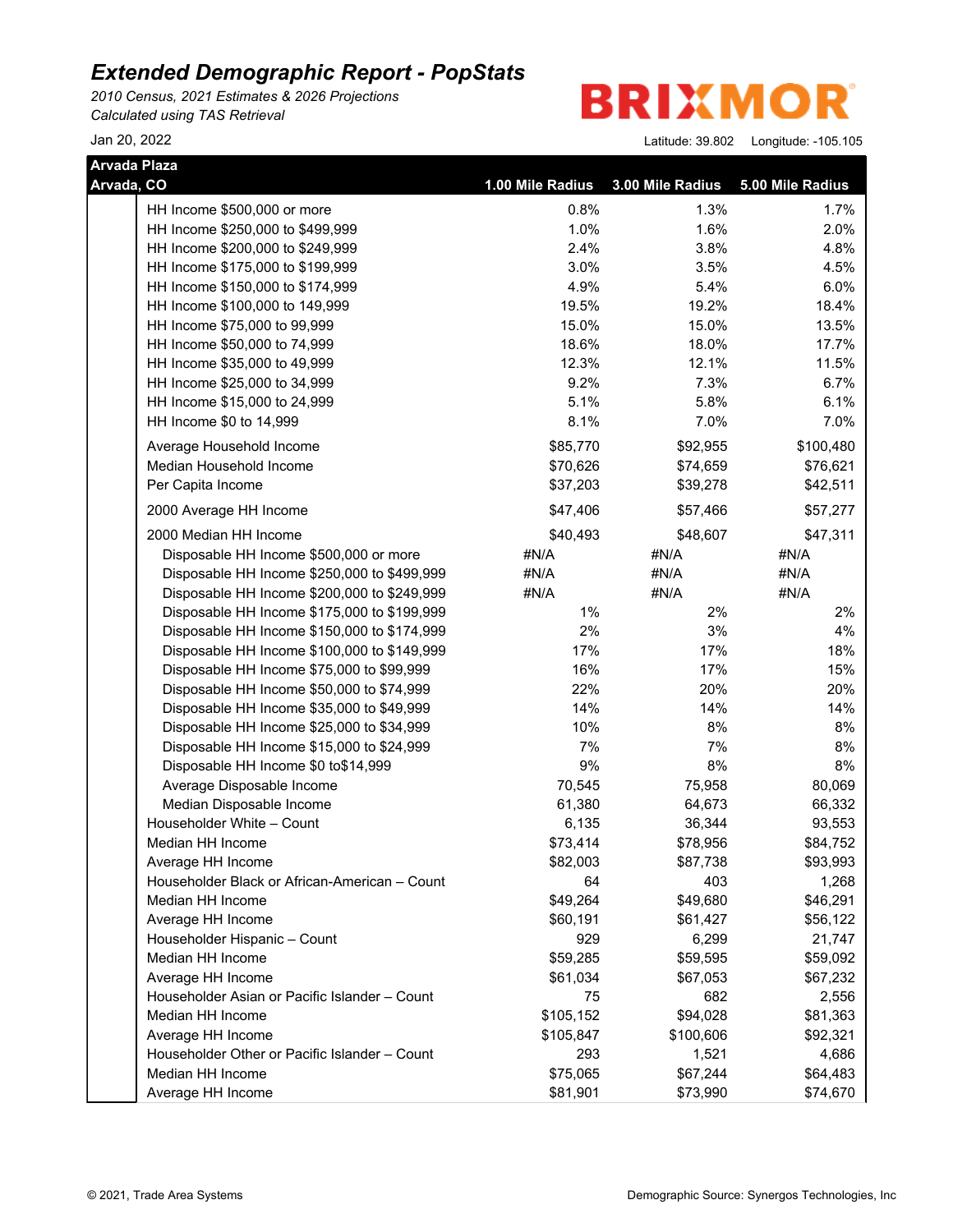*2010 Census, 2021 Estimates & 2026 Projections Calculated using TAS Retrieval*

**BRIXMO** R

| <b>Arvada Plaza</b><br>Arvada, CO |                                      | 1.00 Mile Radius | 3.00 Mile Radius | 5.00 Mile Radius |
|-----------------------------------|--------------------------------------|------------------|------------------|------------------|
|                                   | Male Population                      | 8,521            | 52,970           | 145,436          |
| Gender                            | Female Population                    | 8,811            | 54,814           | 149,444          |
|                                   | Count of Pop 0 to 4 years            | 1,175            | 6,607            | 18,700           |
|                                   | Count of Pop 0 to 7 years            | 1,733            | 9,485            | 27,645           |
|                                   | Count of Pop 5 - 13                  | 2,096            | 11,701           | 33,758           |
|                                   | Count of Pop 14 - 18                 | 844              | 4,815            | 13,580           |
|                                   | Count of Pop 19 - 22                 | 791              | 5,085            | 14,215           |
|                                   | Count of Pop 22 - 25                 | 585              | 3,869            | 10,058           |
|                                   | Count of Pop 25 - 29                 | 991              | 6,331            | 16,525           |
|                                   | Count of Pop 30 - 34                 | 1,036            | 6,000            | 16,305           |
|                                   | Count of Pop 35 - 39                 | 1,235            | 6,513            | 18,657           |
|                                   | Count of Pop 40 - 44                 | 1,159            | 6,444            | 19,187           |
|                                   | Count of Pop 45 - 59                 | 3,256            | 20,548           | 57,770           |
|                                   | Count of Pop 60 - 74                 | 2,935            | 20,940           | 54,727           |
|                                   | Count of Pop 75 - 84                 | 867              | 6,655            | 16,141           |
|                                   | Count of Pop 85+                     | 361              | 2,273            | 5,257            |
|                                   |                                      |                  |                  |                  |
| by Age                            | % of Pop 0 to 4 years                | 6.8%             | 6.1%<br>8.8%     | 6.3%             |
|                                   | % of Pop 0 to 7 years                | 10.0%            |                  | 9.4%             |
| <b>Total Population</b>           | % of Pop 5 - 13                      | 12.1%            | 10.9%            | 11.4%            |
|                                   | % of Pop 14 - 18                     | 4.9%             | 4.5%             | 4.6%             |
|                                   | % of Pop 19 - 22                     | 4.6%             | 4.7%             | 4.8%             |
|                                   | % of Pop 22 - 25<br>% of Pop 25 - 29 | 3.4%             | 3.6%             | 3.4%             |
|                                   |                                      | 5.7%<br>6.0%     | 5.9%             | 5.6%             |
|                                   | % of Pop 30 - 34                     |                  | 5.6%             | 5.5%             |
|                                   | % of Pop 35 - 39                     | 7.1%<br>6.7%     | 6.0%<br>6.0%     | 6.3%             |
|                                   | % of Pop 40 - 44<br>% of Pop 45 - 59 | 18.8%            | 19.1%            | 6.5%             |
|                                   | % of Pop 60 - 74                     |                  |                  | 19.6%            |
|                                   | % of Pop 75 - 84                     | 16.9%<br>5.0%    | 19.4%            | 18.6%            |
|                                   | % of Pop 85+                         | 2.1%             | 6.2%<br>2.1%     | 5.5%             |
|                                   |                                      |                  |                  | 1.8%             |
|                                   | Median Age                           | 39.6             | 42.3             | 41.5             |
|                                   | Average Age                          | 39.8             | 41.8             | 40.9             |
|                                   | % of Pop 0 to 4 years                | 7.1%             | 6.4%             | 6.6%             |
|                                   | % of Pop 5 - 13                      | 12.7%            | 11.3%            | 11.9%            |
|                                   | % of Pop 14 - 18                     | 5.2%             | 4.6%             | 4.7%             |
|                                   | % of Pop 19 - 22                     | 5.0%             | 5.1%             | 5.0%             |
|                                   | % of Pop 22 - 25                     | 3.6%             | 3.8%             | 3.6%             |
|                                   | % of Pop 25 - 29                     | 5.8%             | 6.1%             | 5.8%             |
| Male Population                   | % of Pop 30 - 34                     | 6.2%             | 5.8%             | 5.7%             |
| by Age                            | % of Pop 35 - 39                     | 7.3%             | 6.2%             | 6.5%             |
|                                   | % of Pop 40 - 44                     | 6.7%             | 6.1%             | 6.7%             |
|                                   | % of Pop 45 - 59                     | 19.0%            | 19.2%            | 19.7%            |
|                                   | % of Pop 75 - 84                     | 4.0%             | 5.3%             | 4.7%             |
|                                   | % of Pop 60 - 74                     | 16.2%            | 18.8%            | 18.0%            |
|                                   | % of Pop 85+                         | 1.2%             | 1.3%             | 1.1%             |
|                                   | Median Age                           | 38.0             | 40.6             | 40.2             |
|                                   | Average Age                          | 38.3             | 40.4             | 39.7             |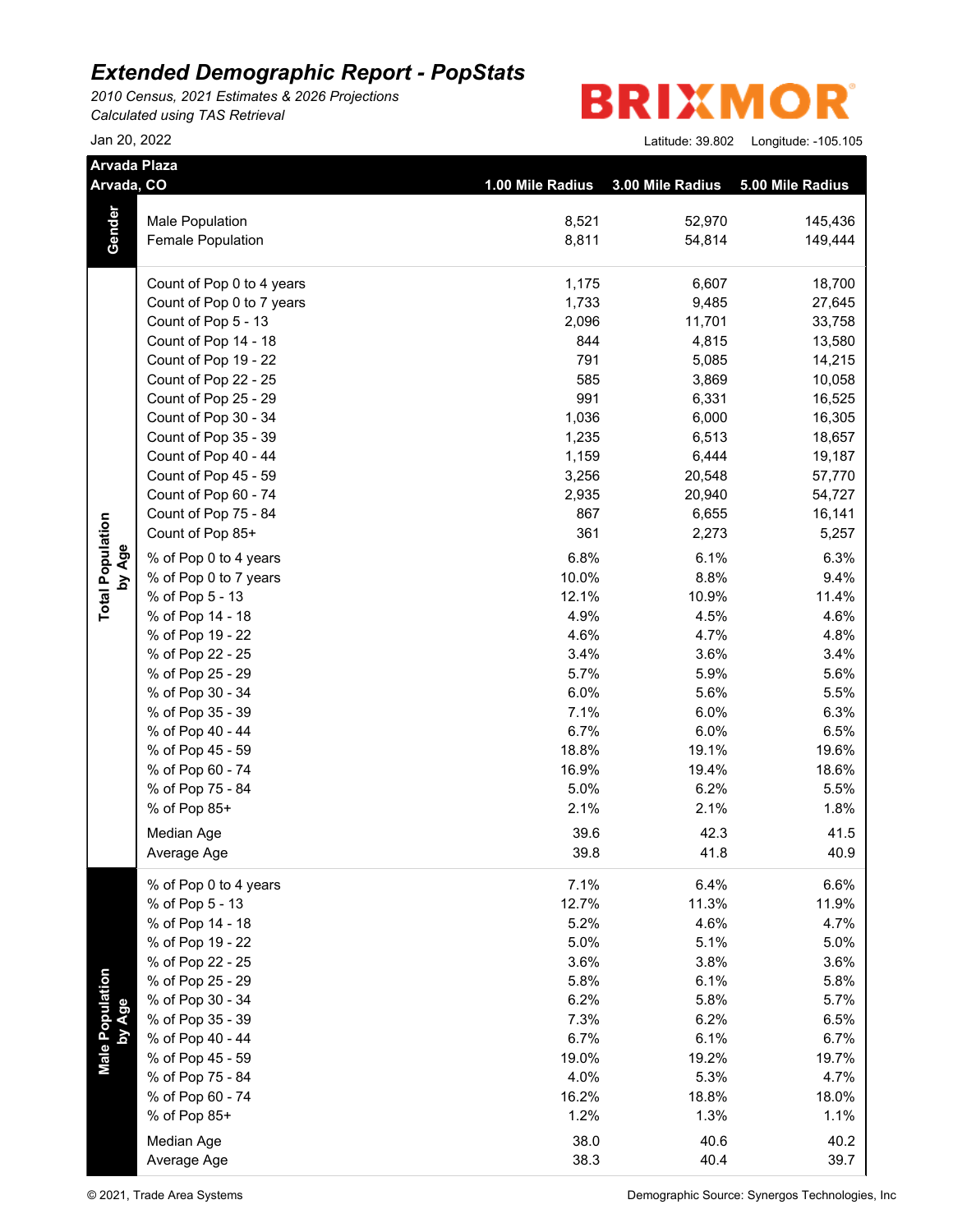*2010 Census, 2021 Estimates & 2026 Projections Calculated using TAS Retrieval*

**BRIXMO** R

| <b>Arvada Plaza</b> | Arvada, CO                                    | 1.00 Mile Radius | 3.00 Mile Radius | 5.00 Mile Radius |
|---------------------|-----------------------------------------------|------------------|------------------|------------------|
|                     | % of Pop 0 to 4 years                         | 6.5%             | 5.9%             | 6.1%             |
|                     | % of Pop 5 - 13                               | 11.5%            | 10.4%            | 11.0%            |
|                     | % of Pop 14 - 18                              | 4.6%             | 4.3%             | 4.5%             |
|                     | % of Pop 19 - 22                              | 4.2%             | 4.4%             | 4.7%             |
|                     | % of Pop 22 - 25                              | 3.2%             | 3.4%             | 3.3%             |
| Female Population   | % of Pop 25 - 29                              | 5.6%             | 5.6%             | 5.4%             |
|                     | % of Pop 30 - 34                              | 5.7%             | 5.4%             | 5.4%             |
| by Age              | % of Pop 35 - 39                              | 7.0%             | 5.9%             | 6.2%             |
|                     | % of Pop 40 - 44                              | 6.6%             | 5.8%             | 6.3%             |
|                     | % of Pop 45 - 59                              | 18.6%            | 18.9%            | 19.4%            |
|                     | % of Pop 60 - 74                              | 17.7%            | 20.0%            | 19.1%            |
|                     | % of Pop 75 - 84                              | 6.0%             | 7.0%             | 6.2%             |
|                     | % of Pop 85+                                  | 2.9%             | 2.9%             | 2.5%             |
|                     |                                               | 41.3             | 44.1             | 42.8             |
|                     | Median Age                                    |                  |                  |                  |
|                     | Average Age                                   | 41.3             | 43.1             | 42.0             |
|                     | Count of White                                | 15,526           | 96,961           | 256,925          |
|                     | Count of Black or African-American            | 245              | 1,276            | 4,175            |
|                     | Count of Asian or Pacific Islander            | 169              | 1,742            | 6,860            |
|                     | Count of Other races                          | 1,391            | 7,804            | 26,920           |
|                     | White                                         | 89.6%            | 90.0%            | 87.1%            |
|                     | <b>Black or African American</b>              | 1.4%             | 1.2%             | 1.4%             |
|                     | Asian                                         | 1.0%             | 1.6%             | 2.3%             |
|                     | <b>Other Races</b>                            | 8.0%             | 7.2%             | 9.1%             |
|                     | Speak English at Home                         | 91.3%            | 90.1%            | 86.3%            |
|                     | Speak Spanish at Home                         | 6.2%             | 6.9%             | 10.0%            |
|                     | Speak French or French Creole at Home         | 0.2%             | 0.3%             | 0.2%             |
|                     | Speak German at Home                          | 0.5%             | 0.5%             | 0.4%             |
|                     | Speak Russian or Other Slavic Language at Hor | 0.3%             | 0.5%             | 0.4%             |
| Language<br>Spoken  | Speak Other Indo-European Language at Home    | 0.9%             | 0.6%             | 0.6%             |
|                     | Speak Chinese at Home                         | 0.3%             | 0.2%             | 0.5%             |
|                     | Speak Korean at Home                          | 0.0%             | 0.1%             | 0.1%             |
|                     | Speak Vietnamese at Home                      | 0.0%             | 0.2%             | 0.5%             |
|                     | Speak Other Asian Language at Home            | 0.1%             | 0.2%             | 0.5%             |
|                     | Speak Tagalog and Other Pacific Languages at  | 0.0%             | 0.1%             | 0.1%             |
|                     | Speak Other Language at Home                  | 0.2%             | 0.3%             | 0.4%             |
|                     | <b>Hispanic Population</b>                    | 2,867            | 18,406           | 63,775           |
|                     | <b>Hispanic Population Percent</b>            | 16.5%            | 17.1%            | 21.6%            |
|                     | Mexican                                       | 73.0%            | 71.7%            | 72.6%            |
|                     | Puerto Rican                                  | 0.7%             | 1.2%             | 1.5%             |
|                     | Cuban                                         | 0.2%             | 0.4%             | 1.2%             |
|                     | Dominican                                     | 0.4%             |                  |                  |
|                     | <b>Central American</b>                       |                  | 0.1%             | 0.1%             |
|                     |                                               | 2.2%             | 1.7%             | 1.8%             |
|                     | South American                                | 1.7%             | 1.9%             | 1.9%             |
|                     | <b>Other Hispanic</b>                         | 21.9%            | 23.1%            | 20.9%            |
|                     | 2000 Hispanic Population Percent              | 11%              | 11%              | 18%              |
|                     |                                               | 6%               | 7%               | 12%              |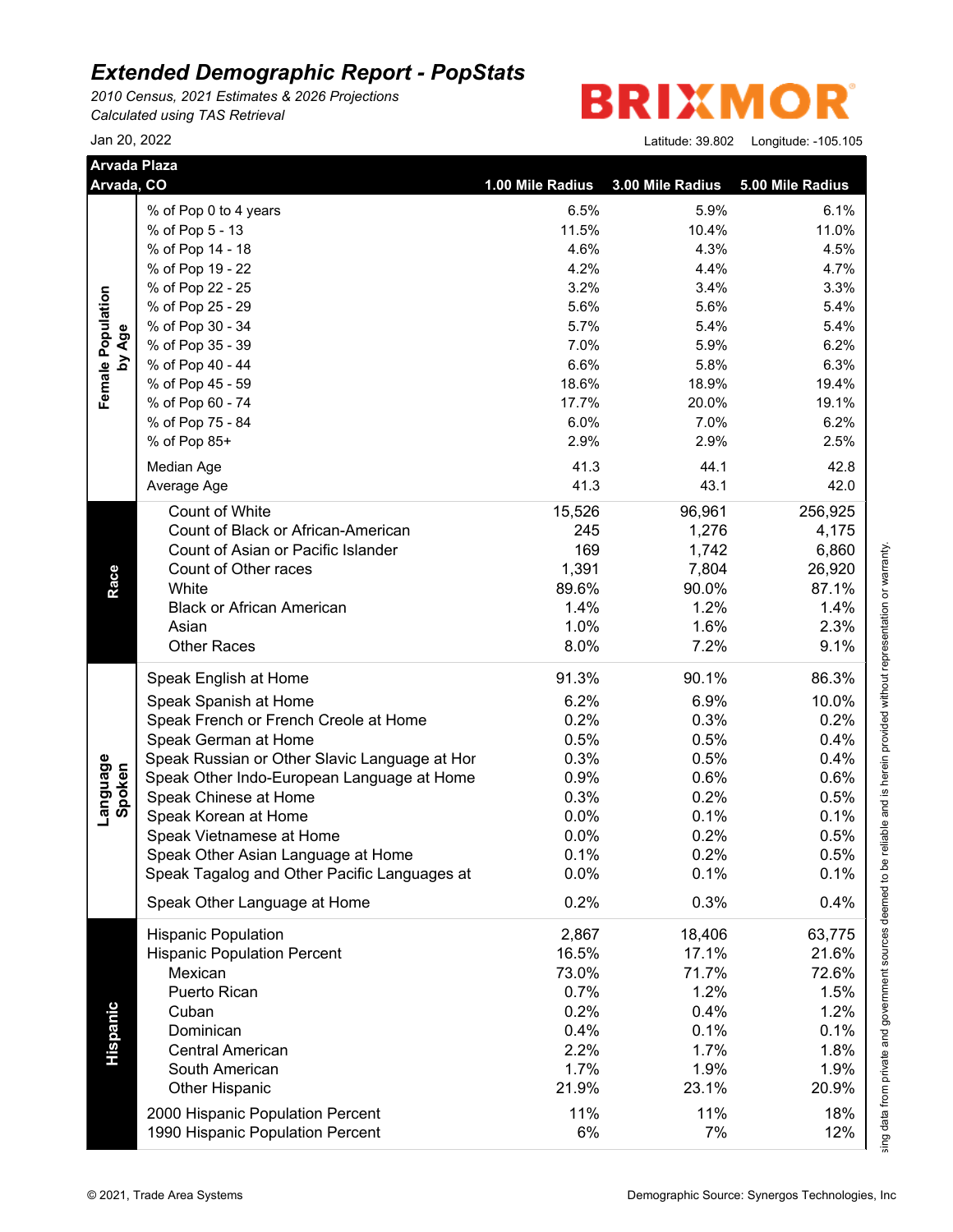*2010 Census, 2021 Estimates & 2026 Projections Calculated using TAS Retrieval*

**BRIXMOR®** 

| Jan 20. 2022 |  | Latitude: 39.802    Longitude: -105.105 |
|--------------|--|-----------------------------------------|
|--------------|--|-----------------------------------------|

| Arvada Plaza<br>Arvada, CO |                                                         | 1.00 Mile Radius | 3.00 Mile Radius | 5.00 Mile Radius |
|----------------------------|---------------------------------------------------------|------------------|------------------|------------------|
|                            |                                                         |                  |                  |                  |
|                            | American (percent of total population)                  | 3.5%             | 3.3%             | 3.4%             |
|                            | American                                                | 2.7%             | 2.7%             | 2.8%             |
|                            | Native American (ie. Indian/Eskimo)                     | 0.6%             | 0.5%             | 0.6%             |
|                            | Hawaiian/Pacific Islander                               | 0.1%             | 0.1%             | 0.1%             |
|                            | Asian (percent of total population)                     | 1.0%             | 1.5%             | 2.3%             |
|                            | Chinese                                                 | 0.3%             | 0.3%             | 0.5%             |
|                            | Japanese<br>Korean                                      | 0.2%<br>0.1%     | 0.2%<br>0.2%     | 0.2%<br>0.2%     |
|                            | South Central Asian (ie. Indian)                        | 0.0%             | 0.2%             | 0.3%             |
|                            | South East Asian (ie. Vietnamese)<br><b>Other Asian</b> | 0.3%             | 0.5%             | $1.0\%$          |
|                            |                                                         | 0.1%             | 0.1%             | 0.1%             |
|                            | European (percent of total population)                  | 44.1%            | 44.6%            | 39.9%            |
|                            | <b>British</b><br>Dutch                                 | 6.2%<br>0.6%     | 7.0%<br>0.8%     | 6.3%<br>0.7%     |
|                            | French                                                  | 1.3%             | 1.4%             | 1.3%             |
|                            | German                                                  | 13.2%            | 13.3%            | 11.3%            |
|                            | Italian                                                 | 4.3%             | 4.1%             | 3.6%             |
|                            | Polish                                                  | 1.8%             | 1.4%             | 1.3%             |
|                            | Scandinavian<br>Scotch/Irish                            | 3.1%<br>8.9%     | 3.8%<br>8.7%     | 3.6%<br>7.9%     |
|                            | Other European (ie. Greek/Russian)                      | 4.7%             | 4.2%             | 3.9%             |
|                            | Middle Eastern                                          | 0.2%             | 0.3%             | 0.3%             |
|                            | <b>Other Ancestry</b>                                   | 16.5%            | 16.5%            | 17.7%            |
|                            | <b>Unclassified Ancestry</b>                            | 18.3%            | 16.7%            | 14.8%            |
|                            |                                                         |                  |                  |                  |
|                            | Adult Population (25 Years or Older)                    | 11,840           | 75,705           | 204,569          |
|                            | Elementary (0 to 8)                                     | 1.8%<br>4.5%     | 2.4%<br>5.2%     | 3.2%<br>5.4%     |
|                            | Some High School (9 to 11)                              | 29.0%            | 26.3%            |                  |
|                            | High School Graduate (12)                               | 22.5%            | 22.0%            | 23.0%<br>21.3%   |
| Education<br>(Age 25+)     | Some College (13 to 16)<br>Associates Degree Only       | 10.1%            | 8.8%             | 7.5%             |
|                            | <b>Bachelors Degree Only</b>                            | 22.1%            | 23.2%            | 25.3%            |
|                            | Graduate Degree                                         | 10.0%            | 12.0%            | 14.3%            |
|                            | % College (4+)                                          | 32.1%            | 35.1%            | 39.6%            |
|                            | Total Households - count                                | 7,496            | 45,248           | 123,810          |
|                            | One Person HHs - count                                  | 2,512            | 13,752           | 38,950           |
|                            | Family HHs - count                                      | 4,231            | 27,672           | 72,605           |
|                            | Married Couple - count                                  | 2,845            | 21,016           | 54,734           |
|                            | w/own children - count                                  | 1,143            | 7,659            | 20,454           |
|                            | w/out own children - count                              | 1,703            | 13,357           | 34,280           |
|                            | Male Householder - count                                | 476              | 2,377            | 6,142            |
|                            | Female Householder - count                              | 909              | 4,279            | 11,729           |
|                            | Non-Family Households - count                           | 754              | 3,824            | 12,255           |
| Type                       |                                                         |                  |                  |                  |
| Household                  | 1 Person Household                                      | 33.5%            | 30.4%            | 31.5%            |
|                            | 2 Person Household                                      | 33.0%            | 35.1%            | 34.2%            |
|                            | 3 Person Household                                      | 14.8%            | 15.2%            | 15.0%            |
|                            | 4 Person Household                                      | 11.2%            | 11.5%            | 11.5%            |
|                            | 5 Person Household                                      | 4.8%             | 4.9%             | 4.9%             |
|                            | 6 Person Household                                      | 1.7%             | 1.8%             | 1.8%             |
|                            | 7+ Person Household                                     | 1.0%             | 1.1%             | 1.2%             |
|                            | % Households With Children                              | 25.6%            | 23.7%            | 23.1%            |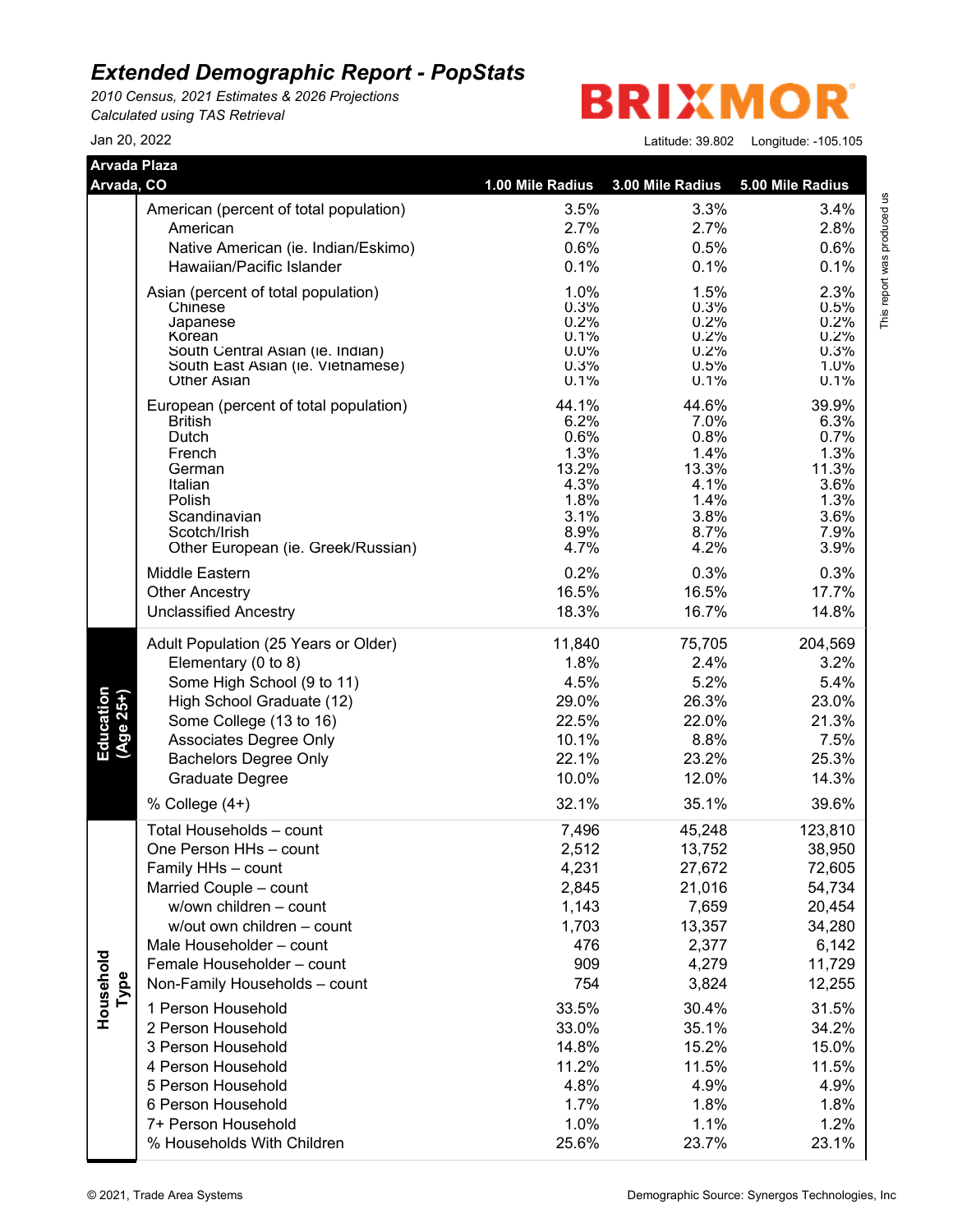*2010 Census, 2021 Estimates & 2026 Projections Calculated using TAS Retrieval*

**BRIXMOR** 

| <b>Arvada Plaza</b>                   |                                        |                  |                  |                  |
|---------------------------------------|----------------------------------------|------------------|------------------|------------------|
| Arvada, CO                            |                                        | 1.00 Mile Radius | 3.00 Mile Radius | 5.00 Mile Radius |
|                                       | <b>Total Housing Units</b>             | 7,871            | 47,210           | 129,900          |
|                                       | <b>Owner Occupied Percent</b>          | 54.9%            | 62.9%            | 61.0%            |
|                                       | <b>Renter Occupied Percent</b>         | 40.4%            | 33.0%            | 34.3%            |
|                                       | <b>Vacant Housing Percent</b>          | 4.8%             | 4.2%             | 4.7%             |
|                                       | Total Housing Units (Census 2000)      | 7,097            | 42,267           | 111,530          |
|                                       | For Rent (Census 2000)                 | 62%              | 44%              | 45%              |
|                                       | For Sale (Census 2000)                 | 21%              | 20%              | 18%              |
|                                       | Rented or Sold, (Census 2000)          | 7%               | 14%              | 12%              |
|                                       | Seasonal (Census 2014)                 | 6%               | 6%               | 7%               |
|                                       | Other (Census 2000)                    | 3%               | 14%              | 13%              |
|                                       | Homes Built 1990 to 2000               | 6%               | 9%               | 11%              |
|                                       | Homes Built 1980 to 1989               | 10%              | 13%              | 13%              |
|                                       | Homes Built 1970 to 1979               | 22%              | 28%              | 25%              |
| Homes Built<br>By Year                | Homes Built 1960 to 1969               | 24%              | 24%              | 18%              |
|                                       | Homes Built 1950 to 1959               | 31%              | 19%              | 18%              |
|                                       | Homes Built 1940 to 1949               | 4%               | 4%               | 6%               |
|                                       | Homes Built Before 1939                | 3%               | 3%               | 10%              |
|                                       | 1 Unit                                 | 62%              | 72%              | 70%              |
| Structure<br><u>Units</u> in          | 2 - 9 Units                            | 12%              | 10%              | 12%              |
|                                       | Greater than 10 Units                  | 26%              | 17%              | 17%              |
|                                       | <b>Mobilie Trailer</b>                 | 0%               | 1%               | $1\%$            |
|                                       | <b>Other Units</b>                     | $0\%$            | 0%               | $0\%$            |
|                                       | Property Value \$1,000,000 or more     | 2.1%             | 4.8%             | 7.5%             |
|                                       | Property Value \$750,000 to \$999,999  | 5.7%             | 9.3%             | 12.8%            |
|                                       | Property Value \$500,000 to \$749,999  | 39.9%            | 39.7%            | 35.7%            |
|                                       | Property Value \$400,000 to \$499,999  | 22.9%            | 20.8%            | 17.9%            |
|                                       | Property Value \$300,000, to \$399,999 | 18.3%            | 14.4%            | 13.7%            |
|                                       | Property Value \$200,000 to \$299,999  | 9.0%             | 6.2%             | 6.8%             |
| (Owner Occupied)<br><b>Home Value</b> | Property Value \$150,000 to \$199,999  | 0.9%             | 1.3%             | 1.4%             |
|                                       | Property Value \$100,000 to \$149,999  | 0.2%             | 0.4%             | 0.7%             |
|                                       | Property Value \$60,000 to \$99,999    | 0.2%             | 0.3%             | 0.4%             |
|                                       | Property Value \$40,000 to \$59,999    | 0.1%             | 0.5%             | 0.4%             |
|                                       | Property Value \$0 to \$39,999         | 0.7%             | 0.9%             | 0.9%             |
|                                       | Median Home Value                      | \$489,954        | \$528,336        | \$548,418        |
|                                       | <b>Median Rent</b>                     | \$653            | \$674            | \$680            |
|                                       | \$0 and under - percent                | 17.9%            | 17.2%            | 17.3%            |
|                                       | \$1 to \$4999 - percent                | 9.0%             | 8.4%             | 8.4%             |
|                                       | \$5k to \$9999 - percent               | 4.8%             | 4.5%             | 4.5%             |
|                                       | \$10k to \$24999 - percent             | 6.6%             | 6.4%             | 6.4%             |
| per Household                         | \$25k to \$49999 - percent             | 6.9%             | 6.8%             | 6.8%             |
| Wealth                                | \$50k to \$99999 - percent             | 10.2%            | 10.3%            | 10.2%            |
|                                       | \$100k to \$249999 - percent           | 17.8%            | 18.2%            | 18.1%            |
|                                       | \$250k to \$499999 - percent           | 12.8%            | 13.3%            | 13.3%            |
|                                       | \$500k+ - percent                      | 14.0%            | 14.8%            | 15.0%            |
|                                       | Median HH Wealth                       | \$73,612         | \$82,017         | \$82,045         |
|                                       | Avg HH Wealth                          | \$231,140        | \$241,630        | \$243,154        |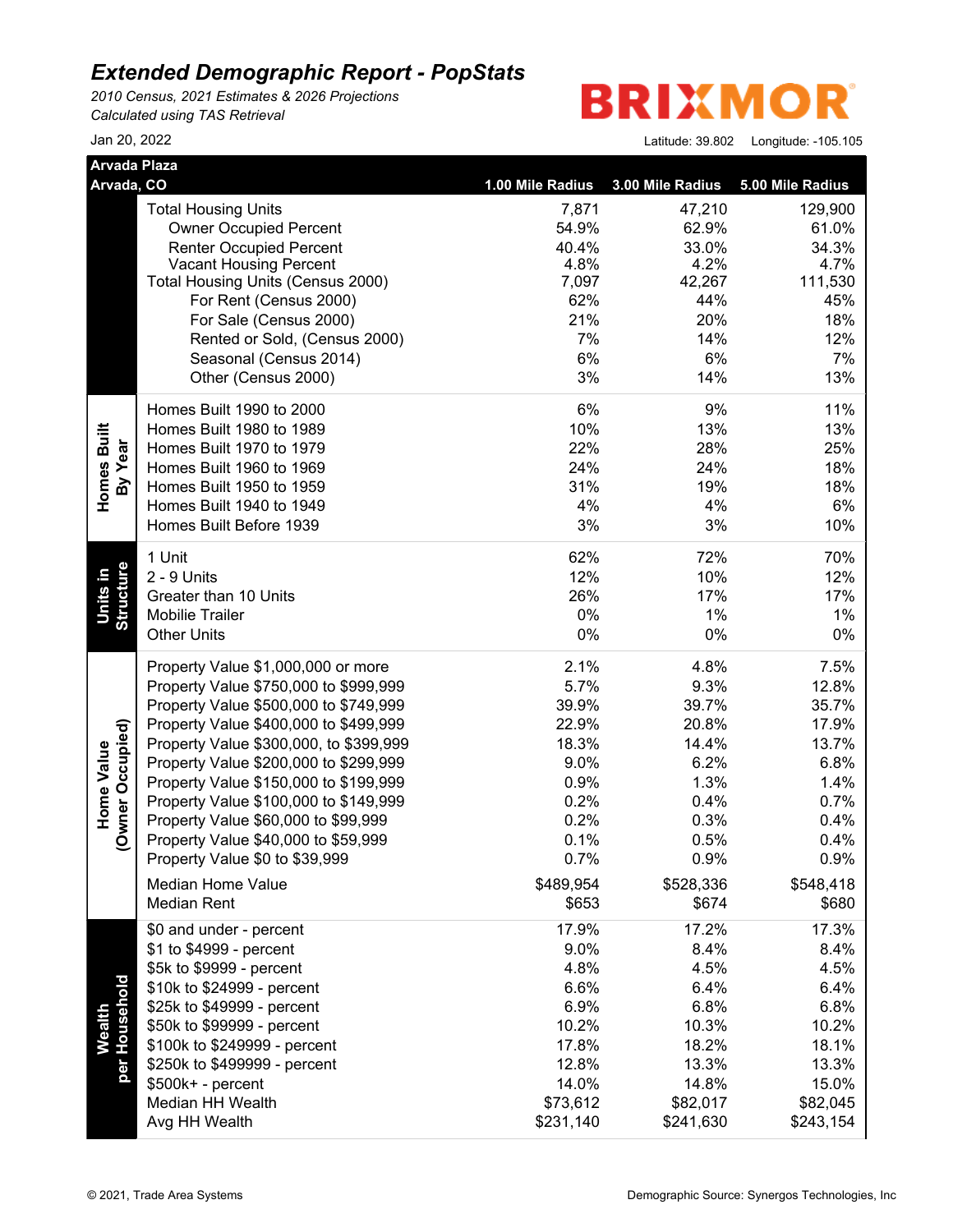*2010 Census, 2021 Estimates & 2026 Projections Calculated using TAS Retrieval*

**BRIXMOR** 

| Arvada, CO                       |                                                                    |                                   |              |                  |
|----------------------------------|--------------------------------------------------------------------|-----------------------------------|--------------|------------------|
|                                  |                                                                    | 1.00 Mile Radius 3.00 Mile Radius |              | 5.00 Mile Radius |
| Economic                         |                                                                    |                                   |              |                  |
|                                  | <b>Economic Viability Local</b>                                    | 264                               | 268          | 270              |
| Viability                        | <b>Economic Viability Indexed</b>                                  | 101                               | 103          | 104              |
|                                  | Employed Civilian Pop 16+ by Occupation                            | 8,955                             | 55,263       | 152,621          |
|                                  | Managerial/Executive                                               | 19.1%                             | 18.1%        | 19.6%            |
|                                  | <b>Professional Specialty</b>                                      | 25.5%                             | 24.2%        | 24.8%            |
| (Employed Civilians Age 16+)     | <b>Healthcare Support</b>                                          | 2.6%                              | 2.6%         | 2.3%             |
|                                  | Sales                                                              | 9.8%                              | 10.6%        | 10.9%            |
|                                  | Office & Administrative Support                                    | 12.5%                             | 12.0%        | 11.0%            |
|                                  | <b>Protective Service</b>                                          | 2.1%                              | 2.1%         | 1.8%             |
|                                  | <b>Food Preperation</b>                                            | 4.8%                              | 5.5%         | 5.7%             |
|                                  | <b>Building Maintenance &amp; Cleaning</b>                         | 3.3%                              | 3.4%         | 3.0%             |
|                                  | <b>Personal Care</b>                                               | 2.7%                              | 3.0%         | 3.0%             |
|                                  | Farming, Fishing, & Forestry                                       | 0.1%                              | 0.2%         | 0.3%             |
|                                  | Construction                                                       | 8.4%                              | 8.4%         | 7.8%             |
|                                  | Production & Transportation                                        | 9.3%                              | 10.0%        | 9.9%             |
|                                  | <b>Percent White Collar Workers</b>                                | 69.4%                             | 67.4%        | 68.6%            |
|                                  | <b>Percent Blue Collar Workers</b>                                 | 30.6%                             | 32.6%        | 31.4%            |
|                                  | Agriculture/Mining/Construction                                    | 9.8%                              | 10.2%        | 10.0%            |
|                                  | Manufacturing                                                      | 10.0%                             | 8.1%         | 7.6%             |
|                                  | Transportation                                                     | 3.7%                              | 4.9%         | 4.5%             |
|                                  | Information                                                        | 2.8%                              | 2.7%         | 2.8%             |
|                                  | Wholesale/Retail                                                   | 11.9%                             | 12.6%        | 13.3%            |
|                                  | Finance, Insurance, Real Estate                                    | 6.0%                              | 6.4%         | 6.9%             |
|                                  | <b>Professional Services</b>                                       | 7.7%                              | 9.8%         | 11.1%            |
|                                  | <b>Management Services</b>                                         | 0.1%                              | 0.1%         | 0.1%             |
|                                  | <b>Administrative/Waste Services</b>                               | 4.1%                              | 4.7%         | 4.4%             |
| Employed Civilians Age 16+)      | <b>Educational Services</b>                                        | 22.8%                             | 20.5%        | 19.5%            |
|                                  | <b>Entertainment Services</b>                                      | 8.9%                              | 9.6%         | 10.0%            |
|                                  | <b>Other Professional Services</b><br><b>Public Administration</b> | 7.1%<br>5.1%                      | 5.6%<br>4.8% | 5.2%<br>4.6%     |
|                                  | Drive to Work Alone                                                | 79.5%                             | 80.5%        | 78.2%            |
|                                  | Drive to Work Carpool                                              | 11.0%                             | 9.9%         | 11.1%            |
|                                  | Travel to Work by Public Transportation                            | 3.5%                              | 3.3%         | 4.5%             |
|                                  | Drive to Work on Motorcycle                                        | 0.1%                              | 0.1%         | 0.1%             |
|                                  | Drive to Work on Bicycle                                           | 0.2%                              | 0.2%         | 0.3%             |
|                                  | Walked to Work                                                     | 1.5%                              | 1.4%         | 1.6%             |
| <b>Transportation</b><br>To Work | <b>Other Means</b>                                                 | 0.3%                              | 0.4%         | 0.5%             |
|                                  | Work at Home                                                       | 4.0%                              | 4.2%         | 3.7%             |